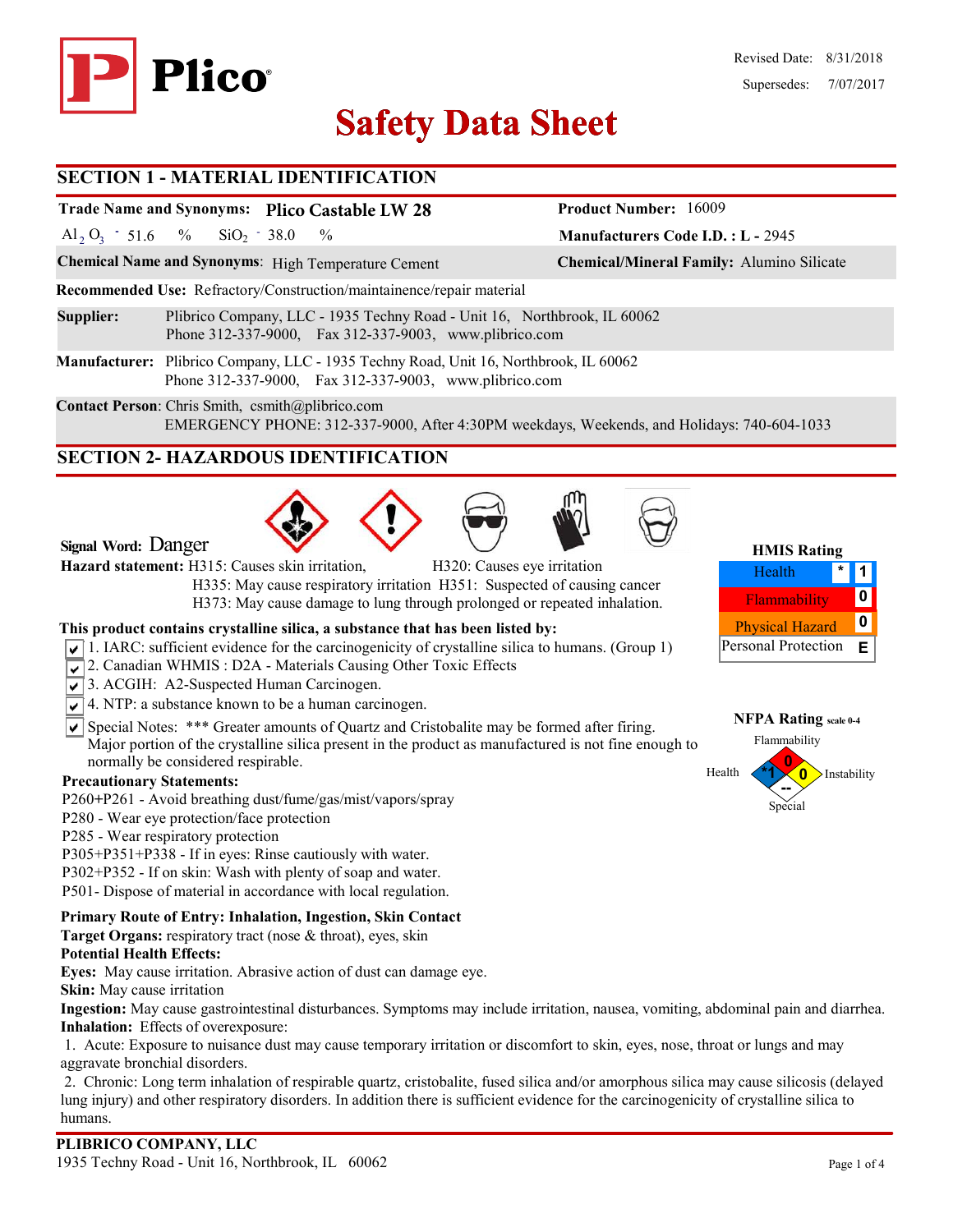### Trade Name and Synonyms: Plico Castable LW 28 Revised Date: 8/31/2018 Page 2 of 4 **Plico Castable LW 28**

## **SECTION 3- HAZARDOUS INGREDIENTS**

| Ingredients (checked)                                          | C.A.S. No.              | Weight %        | <b>TLV ACGIH</b><br>mg/m <sup>3</sup> | <b>OSHA PEL</b><br>mg/m <sup>3</sup> | <b>EINECS</b>          |
|----------------------------------------------------------------|-------------------------|-----------------|---------------------------------------|--------------------------------------|------------------------|
| $\overline{X}$ Quartz***                                       | 14808-60-7              | 4.45            | $0.025$ (resp.dust)                   | $0.05$ mg/m <sup>3</sup> TWA         | 238-878-4              |
| $\overline{X}$<br>Cristobalite***                              | 14464-46-1              | 1.38            | $0.025$ (resp.dust)                   | $0.05$ mg/m $3$ TWA                  | 238-455-4              |
| $\overline{\mathbf{x}}$<br>Amorphous Silica***                 | 69012-64-2              | 5.5             | $0.025$ (resp.dust)                   | $15$ (total), $5$ (resp.)            | $273 - 761 - 1$        |
| Fused Silica***                                                | 60676-86-0              |                 | $0.025$ (resp. dust)                  | $80 \text{ mg/m}^3$ /%SiO 2          | 262-373-8              |
| Zirconium Silicate***                                          | 14940-68-2              |                 | 10                                    | $15$ (total), $5$ (resp.)            | 239-019-6              |
| Aluminum Phosphate                                             | 13530-50-2              |                 | $2 \text{ mg/m}^3$ TWA(as Al)         | $2 \text{ mg/m}^3$ TWA(as Al)        | 236-875-2              |
| Alumina                                                        | 1344-28-1               |                 | $1$ (resp.dust)                       | $15$ (total), $5$ (resp.)            | 215-691-6              |
| $\overline{\mathrm{x}}$<br>Aluminosilicate(Mullite)            | 1302-93-8               | $6.1 - 16.$     | $2$ (resp.dust)                       | $15$ (total), $5$ (resp.)            | 215-113-2              |
| Aluminosilicate(Kyanite)                                       | 1302-76-7               | $35. - 45.$     | $2$ (resp.dust)                       | $15$ (total), $5$ (resp.)            | 215-106-4              |
| Bauxite                                                        | 1318-16-7               |                 | 10                                    | $15$ (total), $5$ (resp.)            | -------                |
| Silicon Carbide                                                | $409 - 21 - 2$          |                 | 10                                    | $15$ (total), $5$ (resp.)            | 206-991-8              |
| Pyrophyllite                                                   | 12269-78-2              |                 | 10                                    | $15$ (total), $5$ (resp.)            |                        |
| Spinel                                                         | 1302-67-6               |                 | 10                                    | $15$ (total), $5$ (resp.)            | 215-105-9              |
| Andalusite                                                     | 12183-80-1              |                 | 10                                    | $15$ (total), $5$ (resp.)            | 235-352-6              |
| Zirconiumdioxide                                               | 1314-23-4               |                 | 10                                    | $15$ (total), $5$ (resp.)            | 215-227-2              |
| $\overline{\mathrm{X}}$<br>Calcium Aluminate Cement 65997-16-2 |                         | $24. - 34.$     | 10                                    | $15$ (total), $5$ (resp.)            | 266-045-5              |
| Calcium Silicate Cement                                        | 65997-15-1              |                 | 10                                    | $15$ (total), $5$ (resp.)            | 266-043-4              |
| Clay                                                           | 1332-58-7               |                 | $2$ (resp.dust)                       | $15$ (total), $5$ (resp.)            | 265-064-6              |
| Aluminum Sulfate                                               | $10043 - 01 - 3$        |                 | $2$ (resp.dust)                       | $15$ (total), $5$ (resp.)            | 233-135-0              |
| <b>Barium Sulfate</b>                                          | 772-74-37               |                 | 10                                    | $10$ (total), $5$ (resp.)            | 231-784-4              |
| Bentonite                                                      | 1302-78-9               |                 | 10                                    | $15$ (total), $5$ (resp.)            | 215-108-5              |
| X<br>Perlite                                                   | 93763-70-3              | $9.1 - 19.$     | 10                                    | $15$ (total), $5$ (resp.)            | 310-127-6              |
| Sodium Silicate                                                | 1344-09-8               |                 | 10                                    | $15$ (total), $5$ (resp.)            | 215-687-4              |
| ΙX<br>Titanium Oxide                                           | 13463-67-7              | 0.8             | 10                                    | $15$ (total), $5$ (resp.)            | 215-280-1              |
| Calcium Fluoride                                               | 7789-75-5               | $1 - 5$         | $2.5$ as $\rm F$                      | $2.5$ as $F$                         | 232-188-7              |
| Organic Fiber                                                  | $9003 - 07 - 0$         | $0.05 - 0.5$    | $10$ (total), $3$ (resp.)             | $15$ (total), $5$ (resp.)            |                        |
| Sodium Hydroxide<br>polyphosphoric acids,                      | 1310-73-2<br>68915-31-1 | $\leq 1$<br>< 5 | 2 (Ceiling)<br>$3$ (resp. dust)       | $2$ TWA<br>$15$ (total), $5$ (resp.) | 215-185-5<br>272-808-3 |
| sodium salts                                                   |                         |                 |                                       |                                      |                        |

### **SECTION 4- FIRST AID MEASURES**

Eyes: Immediately flush eyes with plenty of water and get medical attention.

Skin: Wash with soap and water. Get medical attention if irritation develops or persists.

Ingestion: If swallowed, seek medical attention.

Inhalation: Remove to fresh air. If not breathing, give artificial respiration. Get immediate attention.

If symptoms persist, seek medical attention.

### **SECTION 5- FIRE FIGHTING MEASURES**

**Unusual Fire and Explosive Hazards:** The product will not burn. Improper mixing and bake-out of materials may result in steam spalling during initial heating. Refer to mixing instructions and bake-out schedules for proper procedures.

**Fire Fighting Equipment:** Fire fighters should wear full protective gear and self-contained breathing apparatus-SCBA.

### **SECTION 6- ACCIDENTAL RELEASE MEASURES**

**Steps to be taken in case material is released or spilled:** Wear protective clothing as described in Section 8 of this sheet. Use routine housekeeping procedures, avoid dusting, collect material in closed containers or bags.

**Waste Disposal Method:** According to the EPA (40CFR 261.3) wastes are not hazardous wastes. Wastes may be disposed of in a landfill, however, in accordance with federal, state, and local regulations.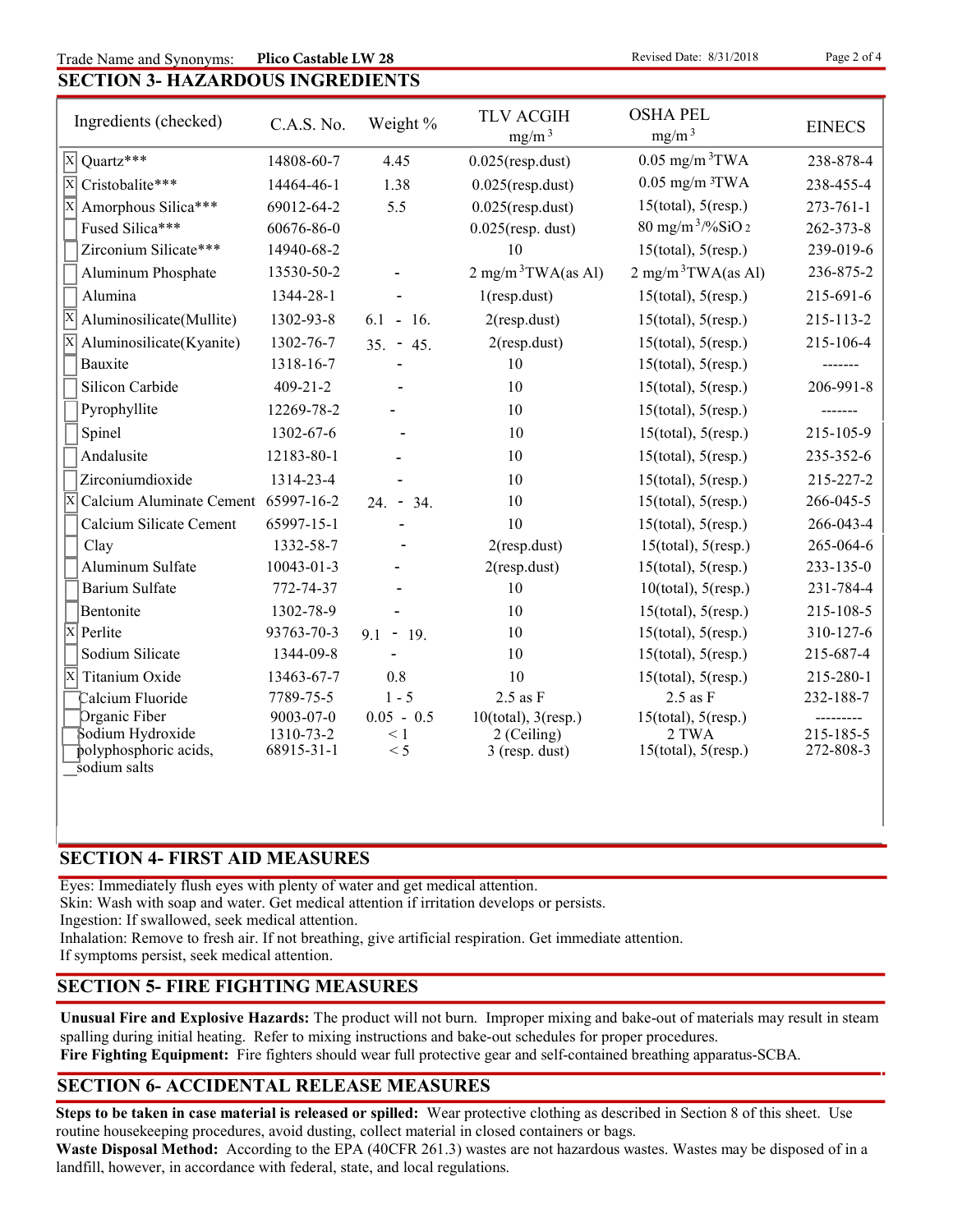### **SECTION 7 - HANDLING AND STORAGE**

To ensure product quality, store material in a dry place. Minimize dust generation and avoid inhalation and contact with refractory dusts during processing, installation, maintenance and tear-out. After handling of refractory dusts from processing, installation, maintenance or tear-out, wash exposed skin areas thoroughly. Wash clothing contaminated with dusts.

### **SECTION 8 - EXPOSURE CONTROL/PERSONAL PROTECTION**

Ventilation: Local and Mechanical: follow OSHA STD 29 CFR 1910.94.

Respiratory Protection: Good ventilation should be provided if dust is created when working with materials. Used material, which is being removed, should be dampend to reduce dust. In addition, when dust is present, workers should employ repirator protection. Recommended: NIOSH approved respirator for dusts and mists, including silica, in compliance with OSHA STD 29.CFR1910.134.

Protection Gloves: Protective gloves recommended.

Eye Protection: Safety glasses/goggles.

Other Protective Equipment: As required to meet applicable OSHA standards. Note: See Section 3 for occupational exposure limit values.

### **SECTION 9- PHYSICAL AND CHEMICAL PROPERTIES**

Appearance, Color & Odour: Granular aggregate  $\&$  fine powder mix, grey in color, earthly smell

Solubility in Water: Negligible

pH: Alkaline Vapor Pressure: Not applicable Alkaline

Boiling Point (o ): N/A

Melting Point (o ): 2800F / 1537C

1.3 Specific Gravity:

### **SECTION 10- STABILITY AND REACTIVITY DATA**

∣V∣

∣V∣

Stability: Stable Hazardous Polymerization: May not occur Incompatibility: Materials to avoid: N/A

Hazardous Decomposition: N/A

### **SECTION 11 - TOXICOLOGICAL INFORMATION**

Effects of overexposure:

- 1. Acute: Exposure to nuisance dust may cause temporary irritation or discomfort to skin, eyes, nose, throat or lungs and may aggravate bronchial disorders.
- 2. Chronic: Long term inhalation of respirable quartz, cristobalite, fused silica and/or amorphous silica may cause silicosis (delayed lung injury) and other respiratory disorders.
- $\vert\mathbf{v}\vert$ 3. Prolonged contact with skin may cause irritation.

For crystalline silica (quartz /cristobalite):

CARCINOGENICITY: Product contains crystalline silica which may cause delayed respiratory disease (silicosis) if inhaled over a prolonged period of time. IARC concludes that "there is a sufficient evidence for the carcinogenicity of crystalline silica to humans." (Group 1).

For aluminum silicate: Aluminum silicate minerals have been found to cause lung fibrosis in the absence of crystalline silica.

### **SECTION 12 - ECOLOGICAL INFORMATION**

No ecological concerns have been identified.

Not applicable for as-manufactured refractory product. Dusts of as-manufactured refractory product have a low order of aquatic toxicity (rating TLm96: over 1000 ppm), are insoluble, and are not very mobile. Based upon this information, it is not believed to be a significant threat to the environment if accidentally released on land or into water. However, dusts generated during maintenance and tear-out operations may be contaminated with other hazardous substances (e.g. metal). Evaluation of dusts from specific processes should be performed by a qualified environmental professional to determine if an environmental threat exists in the case

### **SECTION 13 - DISPOSAL CONSIDERATIONS**

Waste Disposal Method: According to the EPA (40CFR261.3) wastes are not hazardous wastes. Wastes may be disposed of in a landfill, however, in accordance with federal, state, and local regulations. However, dusts generated during maintenance and tear-out operations may be contaminated with other hazardous substances (e.g. metals). Therefore, appropriate waste analysis may be necessary to determine proper disposal. Waste characterization and disposal/treatment methods should be determined by a qualified environmental professional in accordance with applicable federal, state and local regulations.



Vapor Density: Not applicable

Evaporation Rate: Not applicable

% Volatile by Weight: Not applicable